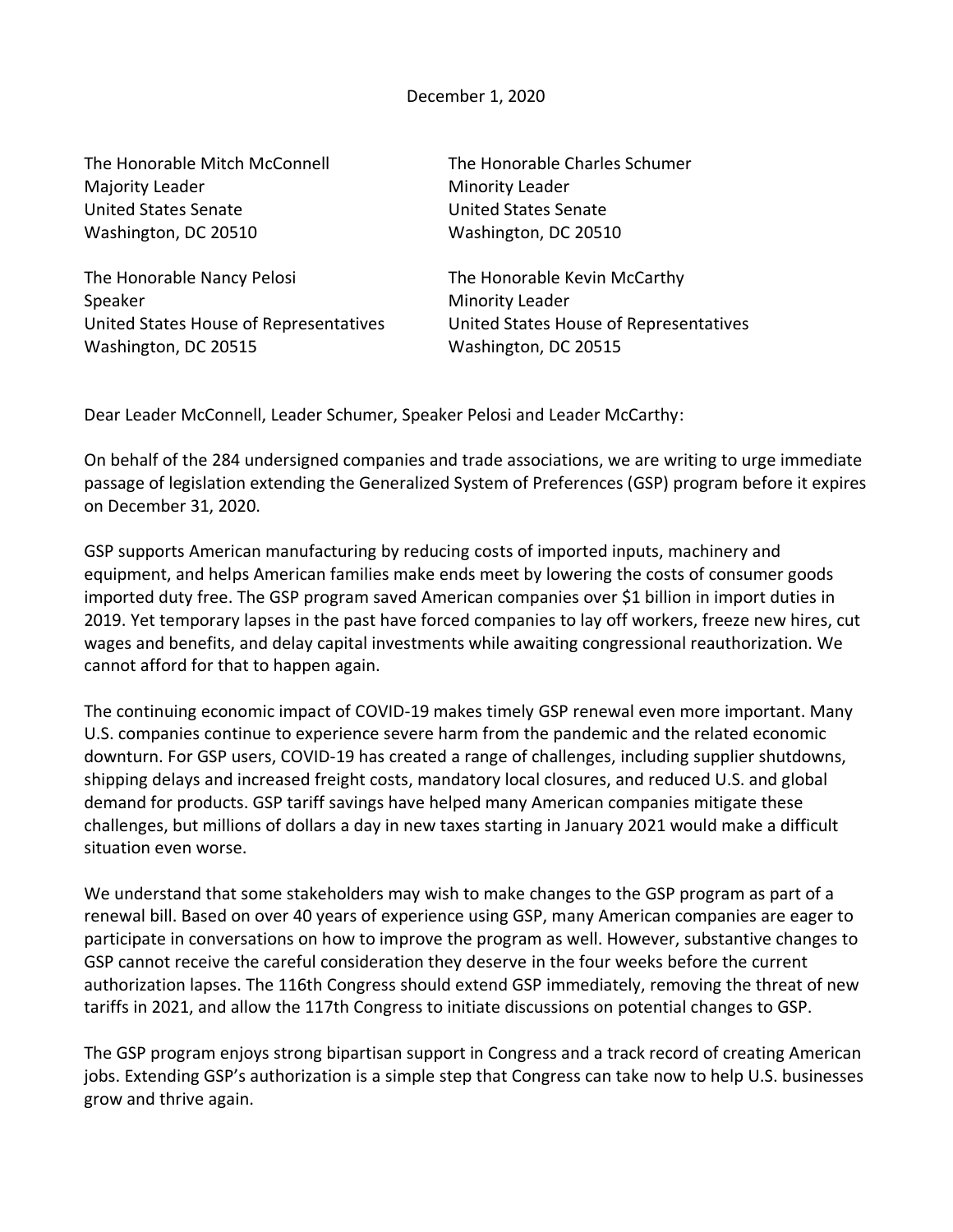Agriculture Transportation Coalition (AgTC) American Apparel & Footwear Association American Association of Exporters and Importers American Chemistry Council American Frozen Food Institute American Spice Trade Association Association of Floral Importers of Florida Association of Food Industries California Chamber of Commerce Coalition for GSP Columbia River Customs Brokers and Forwarders Association CONECT - Coalition of New England Companies for Trade Consumer Technology Association Customs Brokers & International Freight Forwarders Association of Washington State Customs Brokers and Forwarders Association of Northern California Express Association of America (EAA) Fair Trade Federation Flavor & Extract Manufacturers Association International Bottled Water Association (IBWA) International Wood Products Association Los Angeles Customs Brokers and Freight Forwarders Association National Association of Chemical Distributors National Confectioners Association National Fisheries Institute National Retail Federation Outdoor Industry Association Pacific Coast Council PeopleForBikes Coalition Promotional Products Association International (PPAI) Retail Industry Leaders Association (RILA) San Diego Customs Brokers Association Sports & Fitness Industry Association The Fashion Jewelry and Accessories Trade Association The Vision Council Travel Goods Association U.S. Chamber of Commerce U.S. Fashion Industry Association

3V Sigma USA Inc. (Georgetown, SC) A & J Distributors, Inc. (Itasca, IL) A Simpler Time (Morrisville, NC) Aberdeen Road Co dba Herculite (Emigsville, PA) Acacia Creations (York, PA) Acme Food Sales, Inc (Seattle, WA) Aditya Birla Chemicals USA (Florence, KY) Adrienne Designs (Fountain Valley, CA) Advanced Marketing International, Inc. (Wilmington, NC) Advanced Spice & Trading, Inc. (Dallas, TX) Advanced Tactical Imports (Huntsville, AL) Aid Through Trade, Inc. (Annapolis, MD) Albaugh, LLC (Ankeny, IA) Altray Company, Inc. (Stamford, CT) Alum Tech Corp. (West Melbourne, FL) American Omni Trading (Katy, TX) American Trade Sales, Inc. (New York, NY) Ammex (Kent, WA) Andre Prost, Inc. (Old Saybrook, CT) Ark 54, LLC, DBA The Wine Check (Sonoma, CA) ascena Retail Group, Inc. (New York, NY) Axis Chemical (Long Beach, CA) B&C Technologies LLC (Panama City Beach, FL) Babco Foods International (Bridgewater, NJ) Bakner Manufacturing (Canton, GA) BASF Corporation (Florham Park, NJ) Bashian (Ridgefield, NJ) Best Deal Imports Inc. (Miami, FL) Best Flowers (San Bruno, CA) BFB Enterprises, Inc. (Panama City, FL) Boundary LLC (Salt Lake City, UT) Bozel North America LLC (Temperance, MI) Brilliant Imports LLC (Austin, TX) Brockway-Smith Company (Wilmington, MA) BTR International, Inc. (New York, NY) Capitol Food Co (Santa Fe Springs, CA) Carmichael International Service (Los Angeles, CA) Carry Gear Solutions, LLC (Seattle, WA) Chantal Corp (Houston, TX) CHO America (Houston, TX) CME Wire and Cable Inc. (Suwanee, GA) Coastal Bronze (Westlake Village, CA)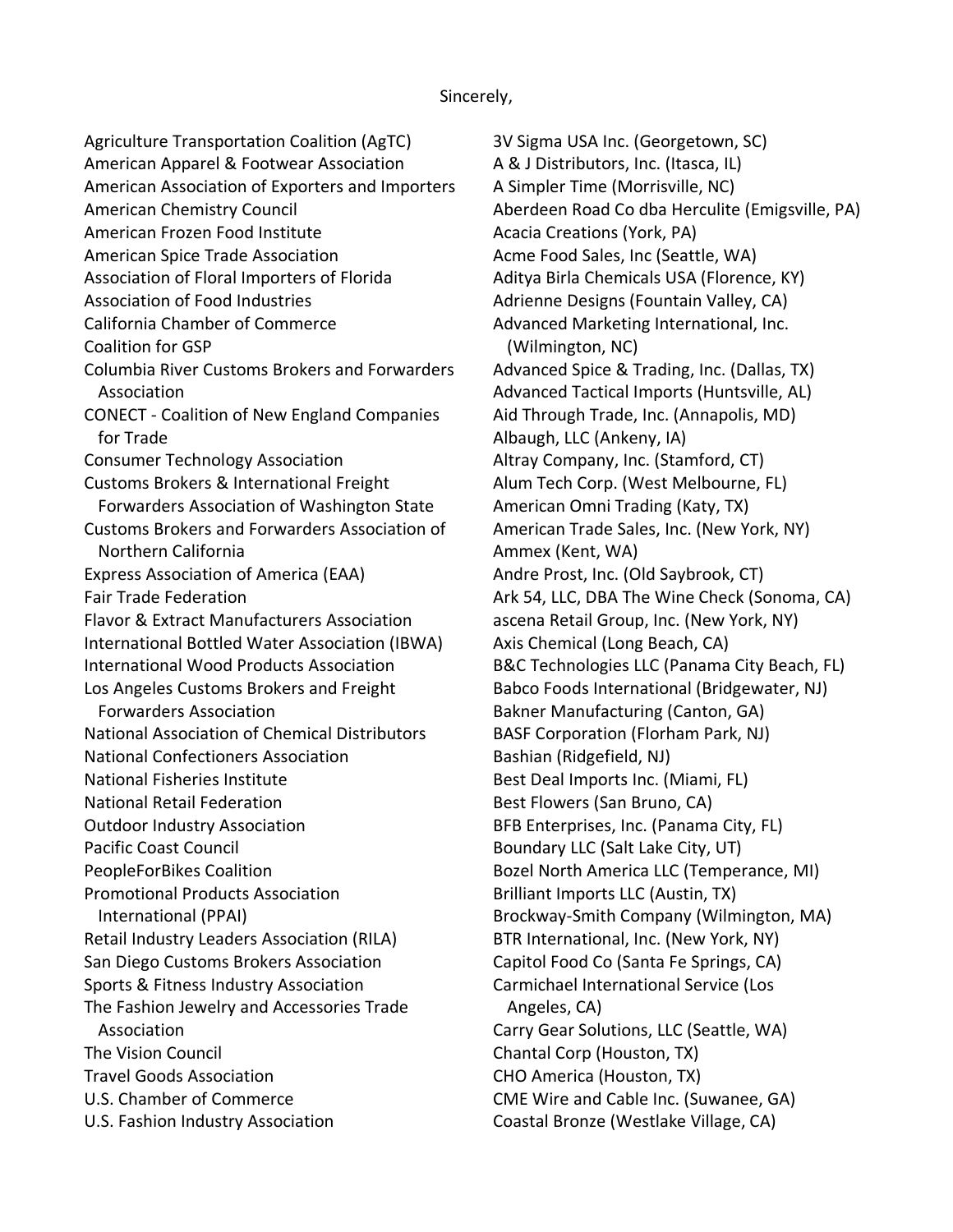COMEQ (Baltimore, MD) Complete Framer's Supply, Inc. (Fort Lauderdale, FL) Con-Tech International (New Orleans, LA) Couplamatic Systems Inc (Scottsbluff, NE) Cummins Inc. (Indianapolis, IN) Custom Direct, Inc. (Plano, TX) CZ-USA (Kansas City, KS) Dayka and Hackett, LLC. (Reedley, CA) Decotone Surfaces LLC (Garwood, NJ) Deepa Gurnani LLC (New York, NY) Desert Valley Date, LLC (Coachella, CA) dZi Handmade (Easthampton, MA) E&H Collections (New York, NY) Elite Spice, Inc. (Jessup, MD) Engineered Components Company (Elgin, IL) Eucatex North America (Alpharetta, GA) Faci USA Industrial, Inc. (Lufkin, TX) Fahy Leather (Pacific Palisades, CA) Far East American, Inc (Los Angeles, CA) Fast-Pak Trading Inc. (Secaucus, NJ) FAZ Marketing LLC (Austin, TX) Felman Trading Americas, Inc. (Miami, FL) Fitec International (Memphis, TN) Frontier Co-op (Norway, IA) Fusion Gourmet, Inc. (Rancho Dominguez, CA) Fuzion Creations (Brooklyn, NY) Galaxy Sports, Inc. (South Bend, IN) Gallagher Tire, Inc. (Spring City, PA) Gel Spice Co. (Bayonne, NJ) General Carbon Corporation (Paterson, NJ) Gharda Chemicals International Inc (Newtown, PA) GJ Chemical (Newark, NJ) Global Digital Instruments LLC (Fairport, NY) Global Magnus Trade Inc (Dallas, TX) Global Product Solutions (Canton, CT) Global Values Inc. (Palatine, IL) Go Travel (Gretna, LA) Golden Beach Inc (Torrance, CA) Golden Country Oriental Food LLC (Chicago, IL) GreaterGood (Seattle, WA) Green Boy Group (Redondo Beach, CA) Grizzly Industrial, Inc. (Bellingham, WA) Gulf Chemical Intl Corp (Houston, TX) Halsted Corporation (Cranbury, NJ)

Hardware Renaissance (Santa Fe, NM) Harris Spice Co. (Anaheim, CA) Henry W. Peabody & Co., Inc. (Lynnfield, MA) Hiblow USA, Inc. (Saline, MI) HRS Global LLC (Jeffersonville, IN) HSV Automotive Inc. (Spring, TX) Hunter Chemical (Fort Washington, PA) Hyline International (Valencia, CA) Illes Foods (Carrollton, TX) India Arts, LLC (Hayward, CA) Indo American Inc. (Kearny, NJ) Inplac NA (Charlotte, NC) International Durus (Northridge, CA) iTi Tropicals Inc. (Lawrenceville, NJ) Jamtown, LLC (Edmonds, WA) Jane Diaz/New York, Inc. (New York, NY) JBH Intertrade (Garden City, NY) JCPenney (Plano, TX) Jelly Belly Candy Company (Fairfield, CA) JK Findings (Rochester, NY) Jubilant Industries Inc. (Yardley, PA) K.G. International, Inc. (Doral, FL) Kamali Group Inc. (Great Neck, NY) Karran USA (Vincennes, IN) Kawasho Foods USA Inc. (New York, NY) Keystone Safety & Cleanroom Products (Pennsauken, NJ) Kheops International Inc. (Colebrook, NH) Kirkland Associates, Ltd. (McMinnville, OR) Kishek International, Inc. (Costa Mesa, CA) KOUBOO LLC (Laguna Beach, CA) Lakland Guitars, LLC (Chicago, IL) Lamex Agrifoods Inc (Miami, FL) Latitude Ltd (Huntington, NY) Lawrence & Company, Inc. (New Bedford, MA) Leather Resource of America, Inc., dba Cortina Leathers (Conneaut, OH) Legend Valve & Fittings (Auburn Hills, MI) Linbro Inc. (San Rafael, CA) Lipper international Inc (Wallingford, CT) Malga USA LLC (New Hartford, NY) Mario Camacho Foods (Plant City, FL) Mars, Incorporated (McLean, VA) Matr Boomie (Austin, TX) Mayesh Wholesale Florist (Palmetto Bay, FL) MC Imports, LLC (Medina, MN)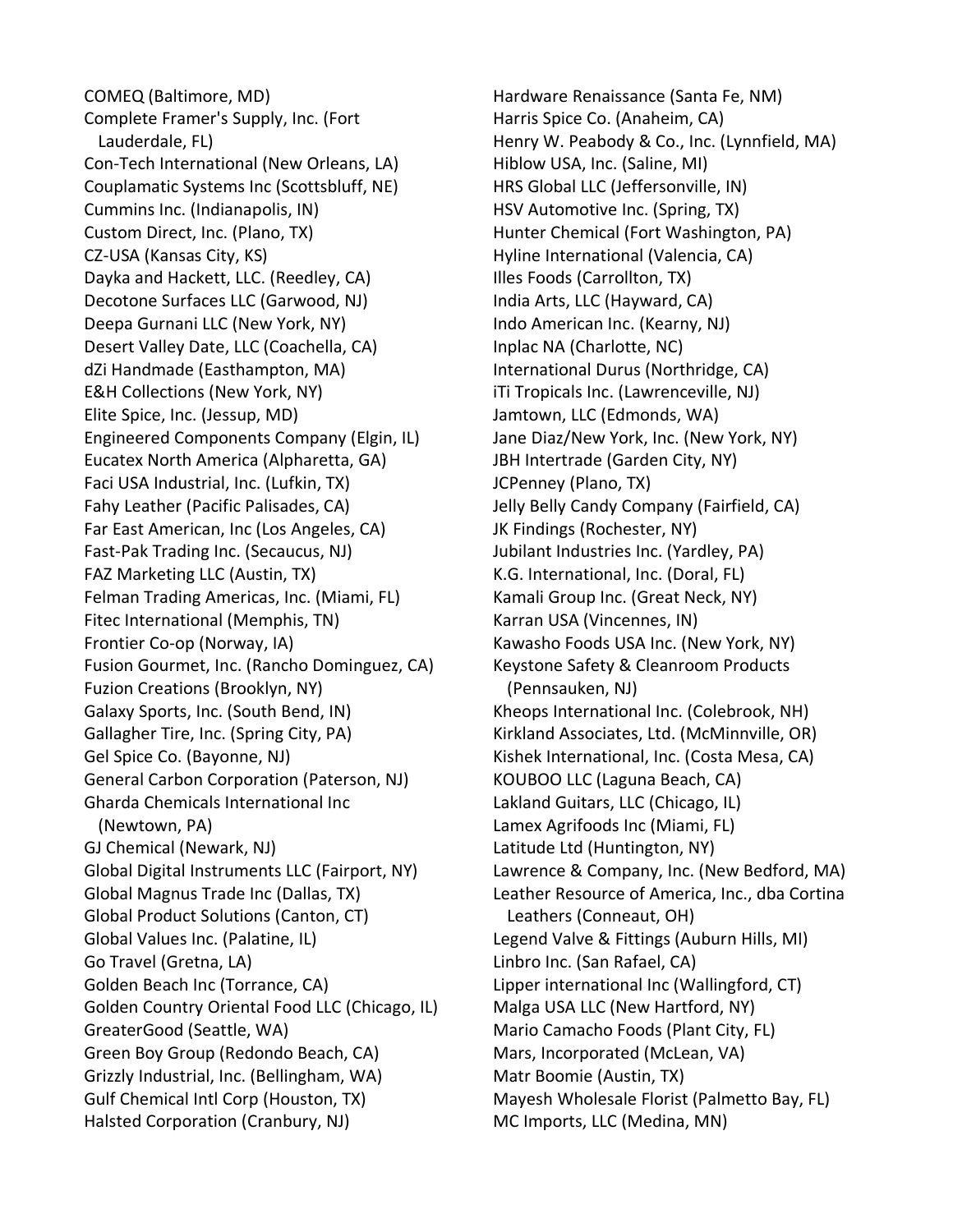McKlein Company LLC (Chicago, IL) Metal Exchange Corporation (St. Louis, MO) Metalco Corp. (New York, NY) Metropolitan Hardwood Floors (Kent, WA) Meyer Corporation, U.S. (Vallejo, CA) MIDI, Inc. (Newark, DE) Montana Fly Company, LLC (Columbia Falls, MT) Monte Cristo Co. (Southfield, MI) MS International (Orange, CA) Mutual Wheel Company (Moline, IL) NAECO, LLC (Peachtree City, GA) Neuchem Inc. (Reno, NV) New York Accessory Group, Inc (New York, NY) Niagara Bottling, LLC (Diamond Bar, CA) Noble House Group LLC (Miramar Beach, FL) Noonday Collection (Austin, TX) North American Plastics (Irving, TX) Northwest Hardwoods Inc. (Tacoma, WA) Nourison Industries (Saddle Brook, NJ) Nova Gas Technologies, Inc. (North Charleston, SC) Novita (Monrovia, CA) Nutri-Bon Distribution (Torrance, CA) Oxan Inc (Buffalo Grove, IL) Pacific Polymer Group (Loomis, CA) Panamerican Farms, Inc (Camarillo, CA) Panasonic Corporation of North America (Newark, NJ) Pegasus Imports (Windsor, CA) Perfetti van Melle (Erlanger, KY) Performance Radiator (Seattle, WA) Pieces of Bali (Austin, TX) Pioneer Square Brands (Seattle, WA) Pirate Pete's Soda Pop Co (Northfield, NJ) Polinas Plastics of America (Englewood Cliffs, NJ) PolySource, LLC (Independence, MO) Powertex, Inc. (Rouses Point, NY) Primetac (Little Ferry, NJ) Privi Organics USA Corp. (Edison, NJ) Prochimie International, Inc. (Windsor, CT) Quality Marble & Granite (Ontario, CA) R.P. Associates, LLC. (Jefferson, LA) Randa Accessories (Rosemont, IL) Red V Foods Corp (Buford, GA) Relics, Inc (Asheville, NC) Ricardo Beverly Hills (Kent, WA)

Riega Foods, LLC (Kansas City, MO) Ritika's Global Grains, LLC (Lexington, MA) Rockford Corporation (Tempe, AZ) Royal Chain Inc. (New York, NY) S.N.K. Enterprises, Inc (St. Louis, MO) Samick Music Corp. (Gallatin, TN) Samsonite (Mansfield, MA) Santa Maura Spice & Garlic Co Inc (Los Angeles, CA) Schreiber Foods International, Inc. (Upper Saddle River, NJ) SIGMA Corporation (Cream Ridge, NJ) Sintex Minerals and Services, Inc. (Rosenberg, TX) Snavely International (Westminster, MD) Sophia Foods, Inc. (Brooklyn, NY) Spanish Food Solutions (Great Neck, NY) Specialized Bicycle Components (Morgan Hill, CA) Starz Body Jewelry (Dallas, TX) Stoeger Industries Inc. (Accokeek, MD) Stone Capitol Group, Inc (Colleyville, TX) Stone Gallery LLC (Tampa, FL) Strategic Sales Partners, LLC (Fort Mill, SC) Sumitomo Electric Wintec America, Inc. (Edmonton, KY) Summit Specialty International (Atlanta, GA) Sunflex Packagers Inc (Cranford, NJ) Superior Foods (Watsonville, CA) SupplyOne Inc. (Newtown Square, PA) Systema Corp (Aventura, FL) Tampico Spice Company Inc. (Los Angeles, CA) Taraca Pacific, Inc. (San Francisco, CA) TechMet Carbides, Inc. (Hickory, NC) Ten Thousand Villages (Akron, PA) Tesoros Trading Company (Las Vegas, NV) Test Rite Products, Corp (Ontario, CA) The Cannon Group Inc. (Westerville, OH) The Coca-Cola Company (Atlanta, GA) The Home Depot (Atlanta, GA) The Topps Company (New York, NY) Thompson Traders, Inc. (Greensboro, NC) Toko Indo Inc. (North Berwick, ME) Tomoe USA Inc (Kingwood, TX) TopFlite Manufacturing (Miami, FL) Touchstone Crystal (Cranston, RI) Tradewinds Imports Inc. (Burlington, VT)